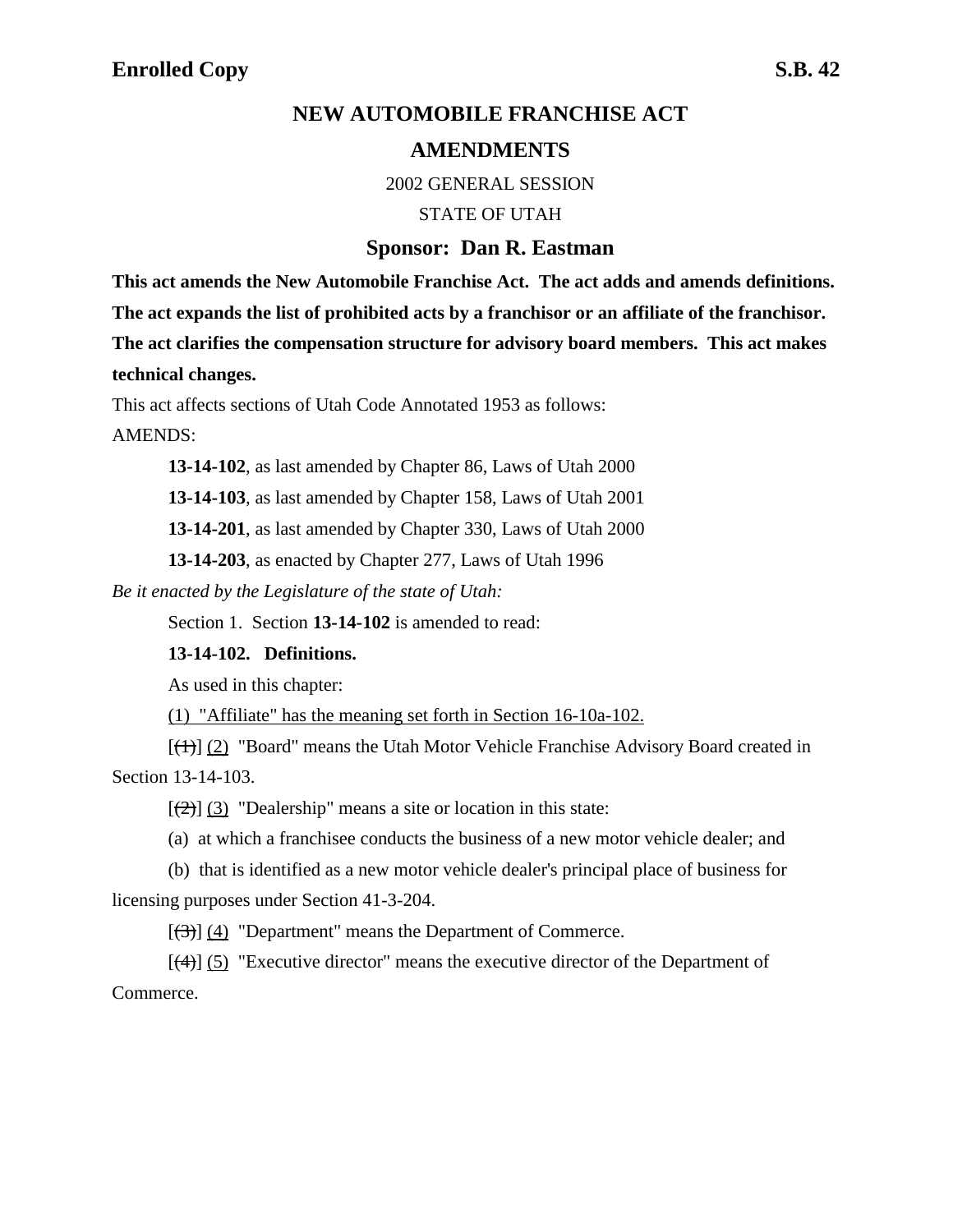$[5]$  (6) "Franchise" or "franchise agreement" means a written agreement, for a definite or indefinite period, in which:

(a) a person grants to another person a license to use a trade name, trademark, service mark, or related characteristic; and

(b) a community of interest exists in the marketing of new motor vehicles, new motor vehicle parts, and services related to the sale or lease of new motor vehicles at wholesale or retail.

 $[(6)]$  (7) "Franchisee" means a person with whom a franchisor has agreed or permitted, in writing or in practice, to purchase, sell, or offer for sale new motor vehicles manufactured, produced, represented, or distributed by the franchisor.

 $[\langle 7\rangle]$  (8) "Franchisor" means a person who has, in writing or in practice, agreed with or permits a franchisee to purchase, sell, or offer for sale new motor vehicles manufactured, produced, represented, or distributed by the franchisor, and includes:

(a) the manufacturer or distributor of the new motor vehicles;

(b) an intermediate distributor; and

(c) an agent, officer, or field or area representative of the franchisor.

(9) "Lead" means the referral by a franchisor to a franchisee of a potential customer whose contact information was obtained from a franchisor's program, process, or system designed to generate referrals for the purchase or lease of a new motor vehicle, or for service work related to the franchisor's vehicles.

 $[(8)]$  (10) "Line-make" means the motor vehicles that are offered for sale, lease, or distribution under a common name, trademark, service mark, or brand name of the franchisor, or manufacturer of the motor vehicle.

(11) "Mile" means 5,280 feet.

 $[\langle 9 \rangle]$  (12) "Motor home" means a self-propelled vehicle, primarily designed as a temporary dwelling for travel, recreational, or vacation use.

 $[ (10)(13)$  "Motor vehicle" means:

(a) a travel trailer;

(b) a motor vehicle as defined in Section 41-3-102;

- 2 -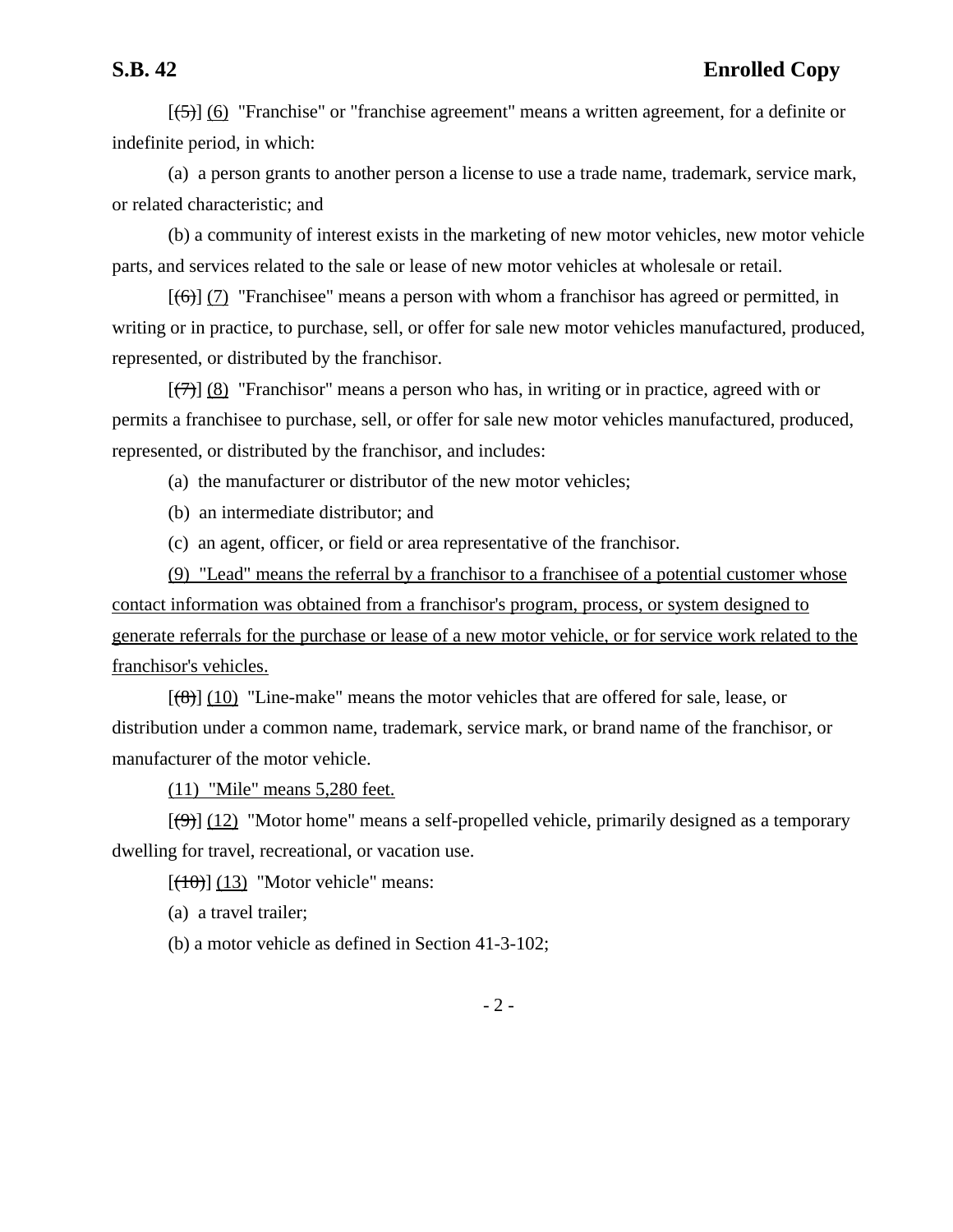(c) a semitrailer as defined in Section 41-1a-102;

(d) a trailer as defined in Section 41-1a-102; and

(e) a recreational vehicle.

 $[(11)] (14)$  "New motor vehicle" has the same meaning as defined in Section 41-3-102.

 $[(12)]$  (15) "New motor vehicle dealer" is a person who is licensed under Subsection  $41 - 3 - 202(1)(a)$ .

 $[(13)]$  (16) "Notice" or "notify" includes both traditional written communications and all reliable forms of electronic communication unless expressly prohibited by statute or rule.

 $[(14)] (17)$  "Recreational vehicle" means a vehicular unit other than a mobile home, primarily designed as a temporary dwelling for travel, recreational, or vacation use, which is either self-propelled or pulled by another vehicle. "Recreational vehicle" includes a travel trailer, a camping trailer, a motor home, a fifth wheel trailer, and a van.

 $[(15)]$  (18) (a) "Relevant market area," except with respect to recreational vehicles, means:

(i) the county in which a dealership is to be established or relocated; and

(ii) the area within a [ten aeronautical miles] ten-mile radius from the site of the new or relocated dealership.

(b) "Relevant market area," with respect to recreational vehicles, means:

(i) the county in which the dealership is to be established or relocated; and

(ii) the area within a  $[35$  aeronautical miles] 35-mile radius from the site of the new or relocated dealership.

 $[(16)]$  (19) "Sale, transfer, or assignment" means any disposition of a franchise or an interest in a franchise, with or without consideration, including a bequest, inheritance, gift, exchange, lease, or license.

 $[(17)] (20)$  "Serve" or "served," unless expressly indicated otherwise by statute or rule, includes any reliable form of communication.

 $[(18)] (21)$  "Travel trailer," "camping trailer," or "fifth wheel trailer" means a portable vehicle without motive power, designed as a temporary dwelling for travel, recreational, or vacation use that does not require a special highway movement permit when drawn by a self-propelled motor

- 3 -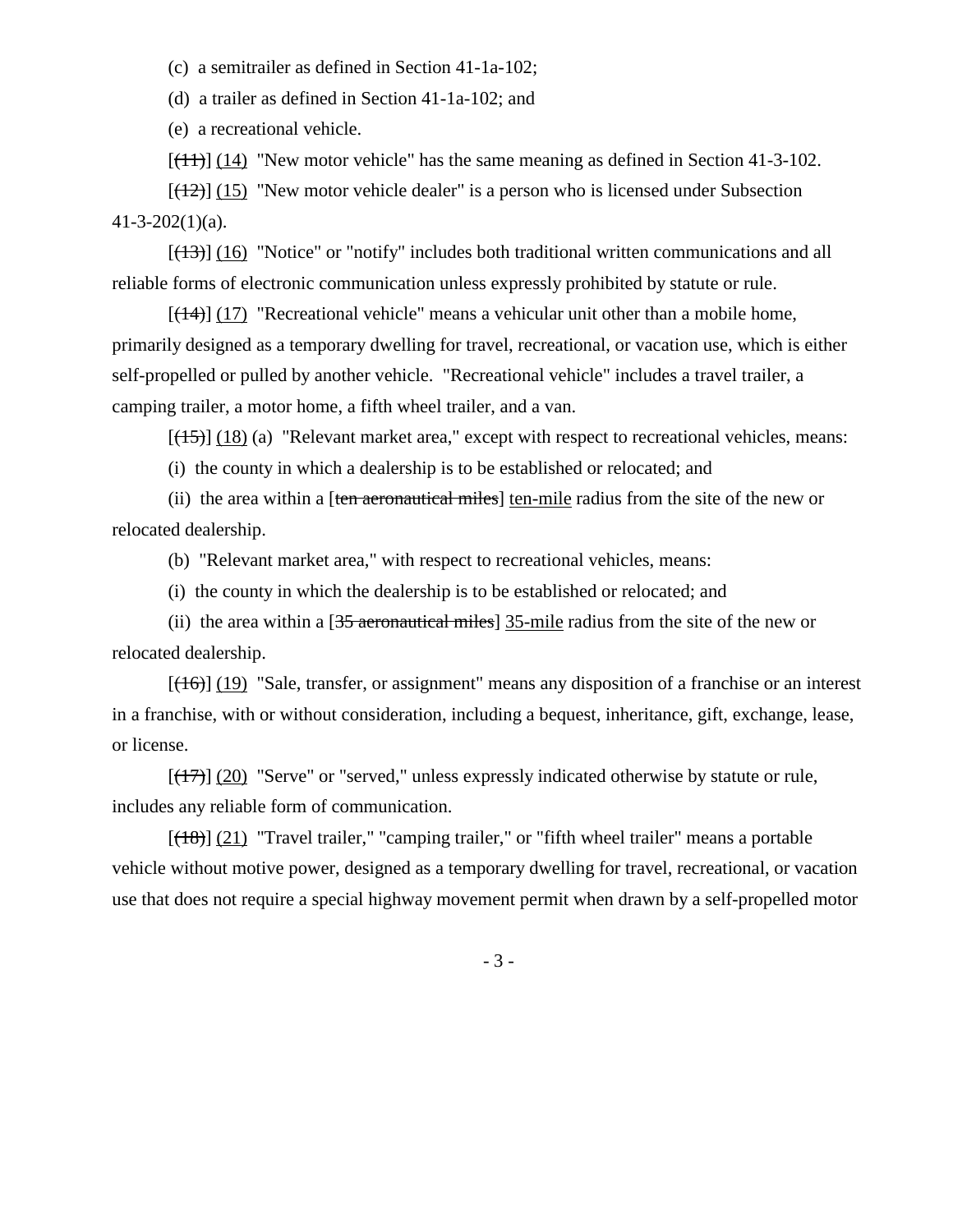vehicle.

 $[(19)] (22)$  "Written," "write," "in writing," or other variations of those terms shall include all reliable forms of electronic communication.

Section 2. Section **13-14-103** is amended to read:

**13-14-103. Utah Motor Vehicle Franchise Advisory Board -- Creation -- Appointment of members -- Alternate members -- Chair -- Quorum -- Conflict of interest.**

(1) There is created within the department the Utah Motor Vehicle Franchise Advisory Board that consists of:

(a) the executive director or the executive director's designee;

(b) six members appointed by the executive director, with the concurrence of the governor as follows:

(i) one motorcycle or recreational motor vehicle franchisee;

(ii) two new motor vehicle franchisees from among the three congressional districts of the state as the districts were constituted on January 1, 1996, no more than one of which shall be located in the same congressional district;

(iii) three members representing motor vehicle franchisors registered by the department pursuant to Section 13-14-105, or three members of the general public, none of whom shall be related to any franchisee, or any combination of these representatives under this Subsection  $(1)(b)(iii)$ ; and

(iv) three alternate members, with one alternate from each of the designations set forth in Subsections  $(1)(b)(i)$ ,  $(1)(b)(ii)$ , and  $(1)(b)(iii)$ , who shall take the place of a regular advisory board member from the same designation at a meeting of the advisory board where that regular advisory board member is absent or otherwise disqualified from participating in the advisory board meeting.

(2) (a) Members of the advisory board shall be appointed for a term of four years.

(b) The executive director may adjust the term of members who were appointed to the advisory board prior to July 1, 2001, by extending the unexpired term of a member for up to two additional years in order to insure that approximately half of the members are appointed every two years.

- 4 -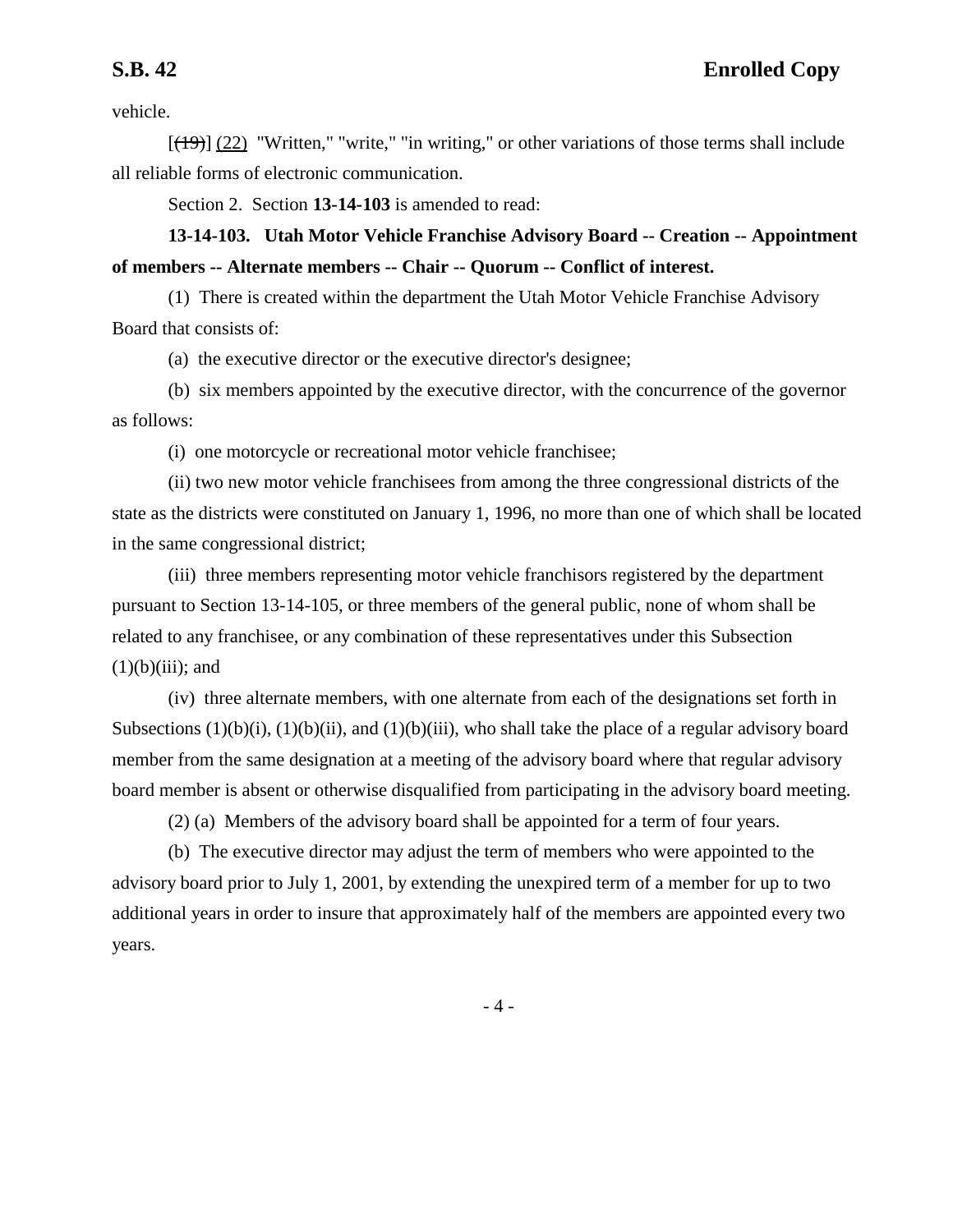(c) In the event of a vacancy on the advisory board, the executive director with the concurrence of the governor, shall appoint an individual to complete the unexpired term of the member whose office is vacant.

(d) A member may not be appointed to more than two consecutive terms.

(3) (a) The executive director or the executive director's designee shall be the chair of the advisory board.

(b) The department shall keep a record of all hearings, proceedings, transactions, communications, and recommendations of the advisory board.

(4) Four or more members of the advisory board constitute a quorum for the transaction of business. The action of a majority of the members of the advisory board is considered the action of the advisory board.

(5) (a) A member of the advisory board may not participate as a board member in a proceeding or hearing:

(i) involving the member's licensed business or employer; or

(ii) when a member, a member's business or family, or employer has a pecuniary interest in the outcome or other conflict of interest concerning an issue before the advisory board.

(b) If a member of the advisory board is disqualified under Subsection (5)(a), the executive director shall select the appropriate alternate member to act on the issue before the advisory board as provided in Subsection  $(1)(b)(iv)$ .

(6) Except for the executive director or the executive director's designee, an individual may not be appointed or serve on the advisory board while holding any other elective or appointive state or federal office.

### $[(7)$  The members of the advisory board shall serve without compensation.

(7) (a) (i) A member of the advisory board who is not a government employee shall receive no compensation or benefits for the member's services, but may receive per diem and expenses incurred in the performance of the member's official duties at the rates established by the Division of Finance under Sections 63A-3-106 and 63A-3-107.

(ii) A member may decline to receive per diem and expenses for the member's services.

- 5 -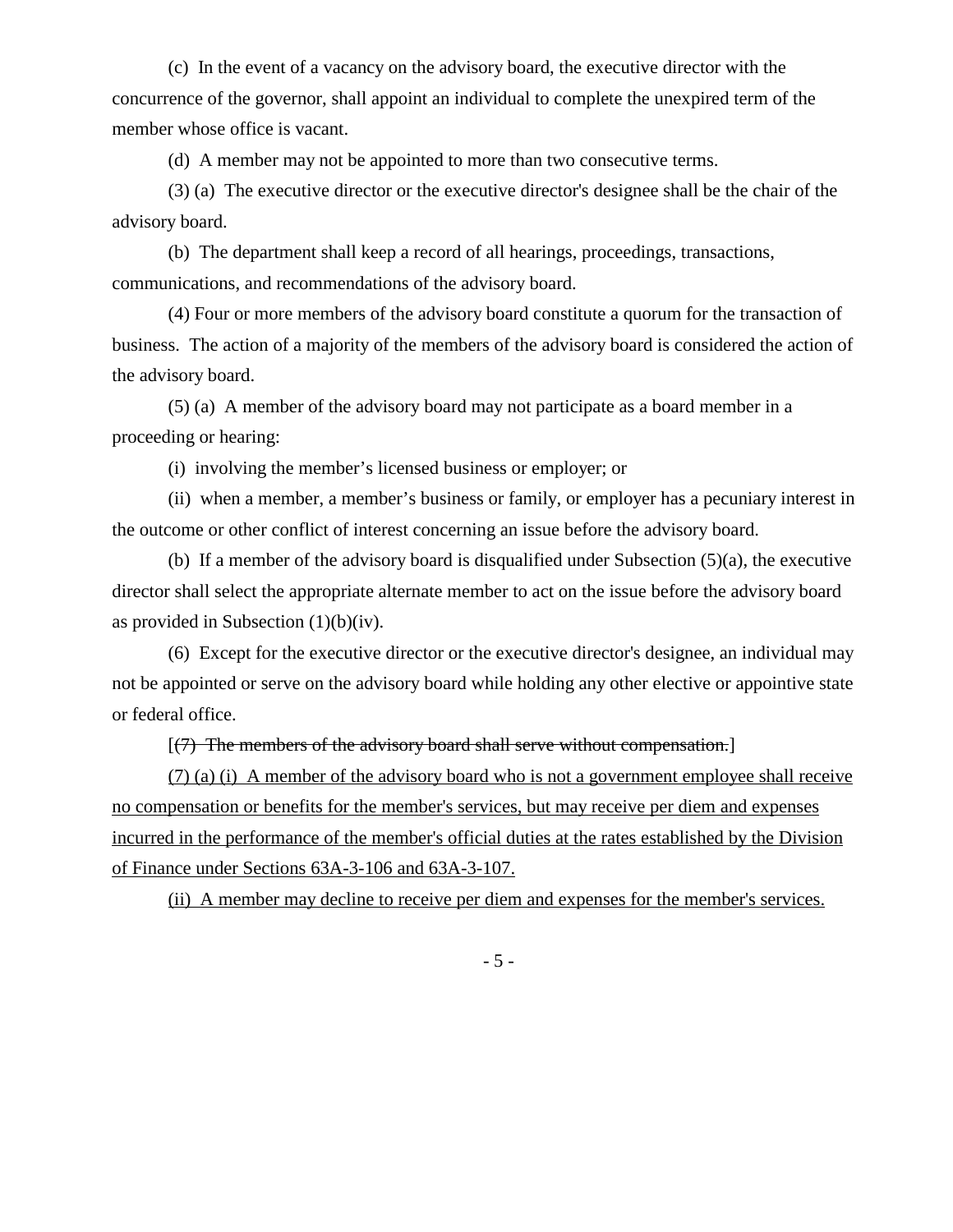(b) (i) A state government officer and employee member who does not receive salary, per diem, or expenses from the member's agency for the member's service may receive per diem and expenses incurred in the performance of the member's official duties at the rates established by the Division of Finance under Sections 63A-3-106 and 63A-3-107.

(ii) A state government officer and employee member may decline to receive per diem and expenses for the member's service.

(8) The department shall provide necessary staff support to the advisory board. Section 3. Section **13-14-201** is amended to read:

### **13-14-201. Prohibited acts by franchisors -- Affiliates -- Disclosures.**

(1) A franchisor may not in this state:

(a) except as provided in Subsection (3), require a franchisee to order or accept delivery of any new motor vehicle, part, accessory, equipment, or other item not otherwise required by law that is not voluntarily ordered by the franchisee;

(b) require a franchisee to participate monetarily in any advertising campaign or contest, or purchase any promotional materials, display devices, or display decorations or materials;

(c) require a franchisee to change the capital structure of the franchisee's dealership or the means by or through which the franchisee finances the operation of the franchisee's dealership, if the dealership at all times meets reasonable capital standards determined by and applied in a nondiscriminatory manner by the franchisor;

(d) require a franchisee to refrain from participating in the management of, investment in, or acquisition of any other line of new motor vehicles or related products, if:

(i) the franchisee maintains a reasonable line of credit for each make or line of vehicles; and

(ii) complies with reasonable capital and facilities requirements of the franchisor;

(e) require a franchisee to prospectively agree to a release, assignment, novation, waiver, or estoppel that would:

(i) relieve a franchisor from any liability imposed by this chapter; or

(ii) require any controversy between the franchisee and a franchisor to be referred to a third party if the decision by the third party would be binding;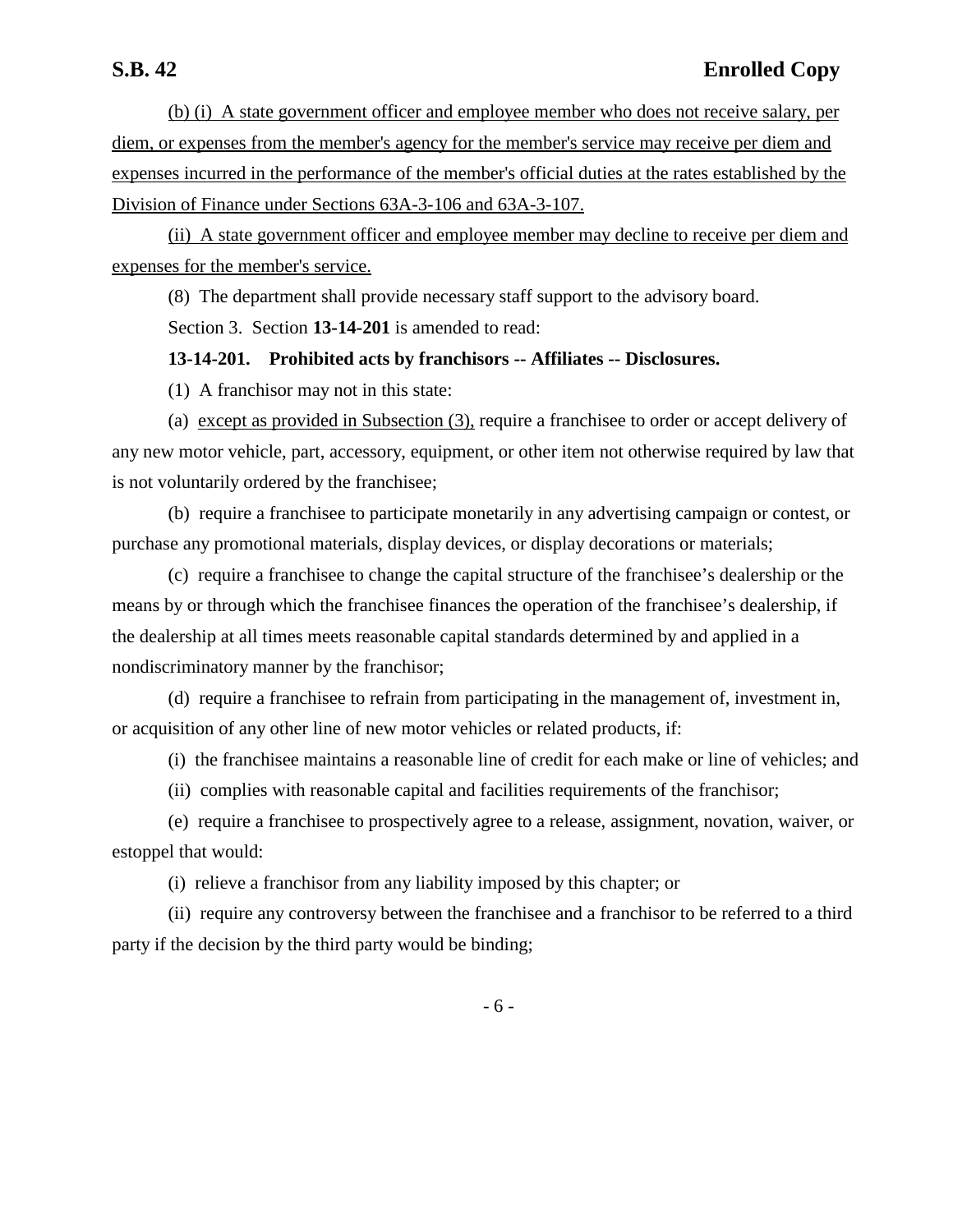(f) require a franchisee to change the location of the principal place of business of the franchisee's dealership or make any substantial alterations to the dealership premises, if the change or alterations would be unreasonable;

(g) coerce or attempt to coerce a franchisee to join, contribute to, or affiliate with an advertising association;

(h) require, coerce, or attempt to coerce a franchisee to enter into an agreement with the franchisor or do any other act that is unfair or prejudicial to the franchisee, by threatening to cancel a franchise agreement or other contractual agreement or understanding existing between the franchisor and franchisee;

(i) adopt, change, establish, modify, or implement a plan or system for the allocation, scheduling, or delivery of new motor vehicles, parts, or accessories to its franchisees so that the plan or system is not fair, reasonable, and equitable;

(j) increase the price of any new motor vehicle that the franchisee has ordered from the franchisor and for which there exists at the time of the order a bona fide sale to a retail purchaser if the order was made prior to the franchisee's receipt of an official written price increase notification;

(k) fail to indemnify and hold harmless its franchisee against any judgment for damages or settlement approved in writing by the franchisor:

(i) including court costs and attorneys' fees arising out of actions, claims, or proceedings including those based on:

(A) strict liability;

(B) negligence;

(C) misrepresentation;

(D) express or implied warranty;

(E) revocation as described in Section 70A-2-608; or

(F) rejection as described in Section 70A-2-602; and

(ii) to the extent the judgment or settlement relates to alleged defective or negligent actions by the franchisor;

(l) threaten or coerce a franchisee to waive or forbear its right to protest the establishment

- 7 -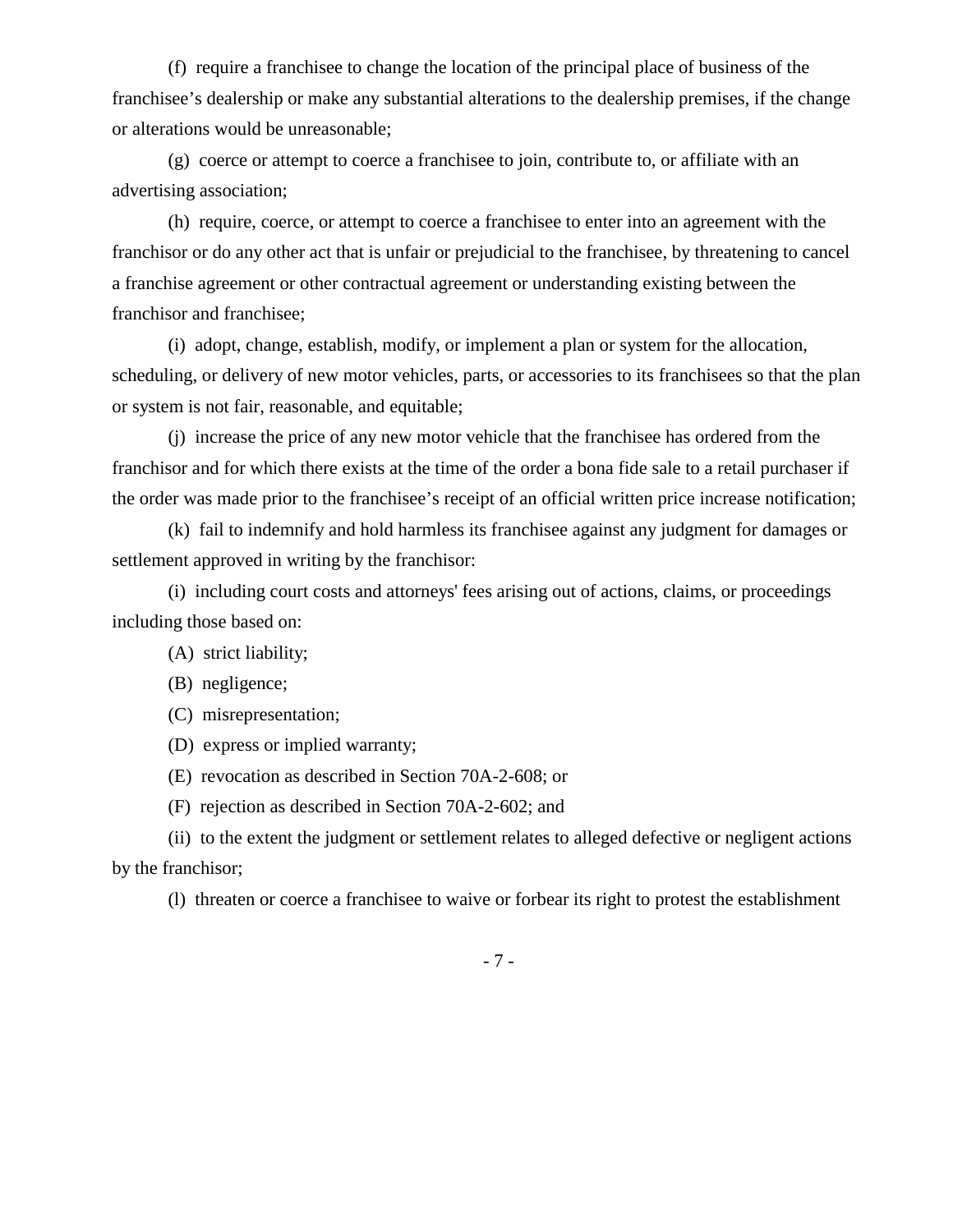## **S.B. 42 Enrolled Copy**

or relocation of a same line-make franchisee in the relevant market area of the affected franchisee;

(m) fail to ship monthly to a franchisee, if ordered by the franchisee, the number of new motor vehicles of each make, series, and model needed by the franchisee to achieve a percentage of total new vehicle sales of each make, series, and model equitably related to the total new vehicle production or importation being achieved nationally at the time of the order by each make, series, and model covered under the franchise agreement;

(n) require or otherwise coerce a franchisee to under-utilize the franchisee's existing facilities;

(o) fail to include in any franchise agreement the following language or language to the effect that: "If any provision in this agreement contravenes the laws or regulations of any state or other jurisdiction where this agreement is to be performed, or provided for by such laws or regulations, the provision is considered to be modified to conform to such laws or regulations, and all other terms and provisions shall remain in full force.";

(p) engage in the distribution, sale, offer for sale, or lease of a new motor vehicle to purchasers who acquire the vehicle in this state except through a franchisee with whom the franchisor has established a written franchise agreement, if the franchisor's trade name, trademark, service mark, or related characteristic is an integral element in the distribution, sale, offer for sale, or lease;

(q) engage in the distribution or sale of a recreational vehicle which is manufactured, rented, sold, or offered for sale in this state without being constructed in accordance with the standards set by the American National Standards Institute for recreational vehicles and evidenced by a seal or plate attached to the vehicle;

(r) except as provided in Subsection (2), authorize or permit a person to perform warranty service repairs on motor vehicles, except warranty service repairs:

(i) by a franchisee with whom the franchisor has entered into a franchise agreement for the sale and service of the franchisor's motor vehicles; or

(ii) on owned motor vehicles by a person or government entity who has purchased new motor vehicles pursuant to a franchisor's or manufacturer's fleet discount program;

- 8 -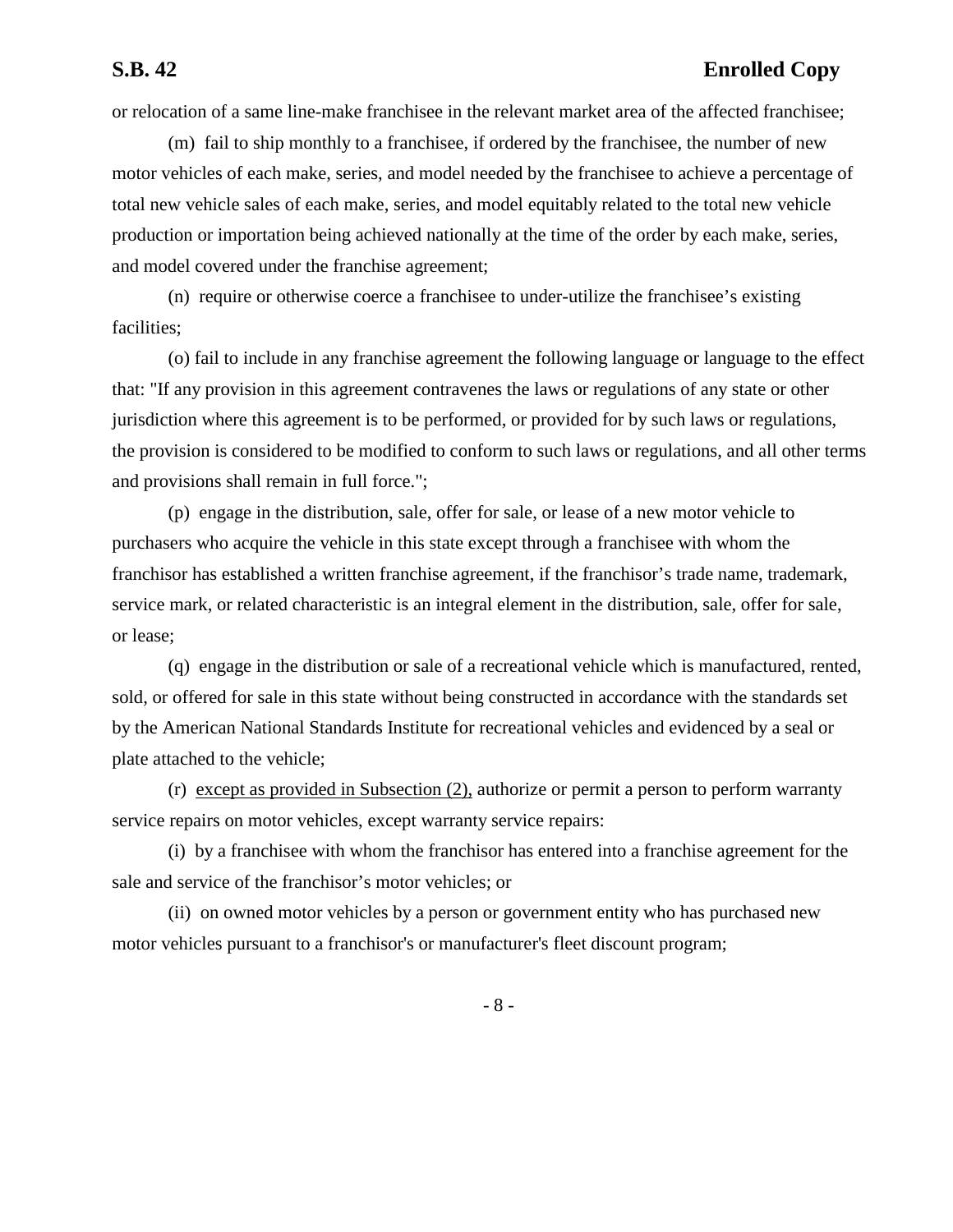(s) fail to provide a franchisee with a written franchise agreement;

(t) notwithstanding any other provisions of this chapter, unreasonably fail or refuse to offer to its same line-make franchised dealers all models manufactured for that line-make, or unreasonably require a dealer to pay any extra fee, remodel, renovate, recondition the dealer's existing facilities, or purchase unreasonable advertising displays or other materials as a prerequisite to receiving a model or series of vehicles, except that a recreational vehicle manufacturer may split a line-make between motor home and travel trailer products;

(u) except as provided in Subsection (6), directly or indirectly:

(i) own an interest in a new motor vehicle dealer or dealership;

(ii) operate or control a new motor vehicle dealer or dealership;

(iii) act in the capacity of a new motor vehicle dealer, as defined in Section 13-14-102; or

(iv) operate a motor vehicle service facility;

(v) fail to timely pay for all reimbursements to a franchisee for incentives and other payments made by the franchisor;

(w) directly or indirectly influence or direct potential customers to franchisees in an inequitable manner, including:

(i) charging a franchisee a fee for a referral regarding a potential sale or lease of any of the franchisee's products or services in an amount exceeding the actual cost of the referral;

(ii) giving a customer referral to a franchisee on the condition that the franchisee agree to sell the vehicle at a price fixed by the franchisor; or

(iii) advising a potential customer as to the amount that the potential customer should pay for a particular product;

(x) fail to provide comparable delivery terms to each franchisee for a product of the franchisor, including the time of delivery after the placement of an order by the franchisee;

(y) if personnel training is provided by the franchisor to its franchisees, unreasonably fail to make that training available to each franchisee on proportionally equal terms;

(z) condition a franchisee's eligibility to participate in a sales incentive program on the requirement that a franchisee use the financing services of the franchisor or a subsidiary or affiliate

- 9 -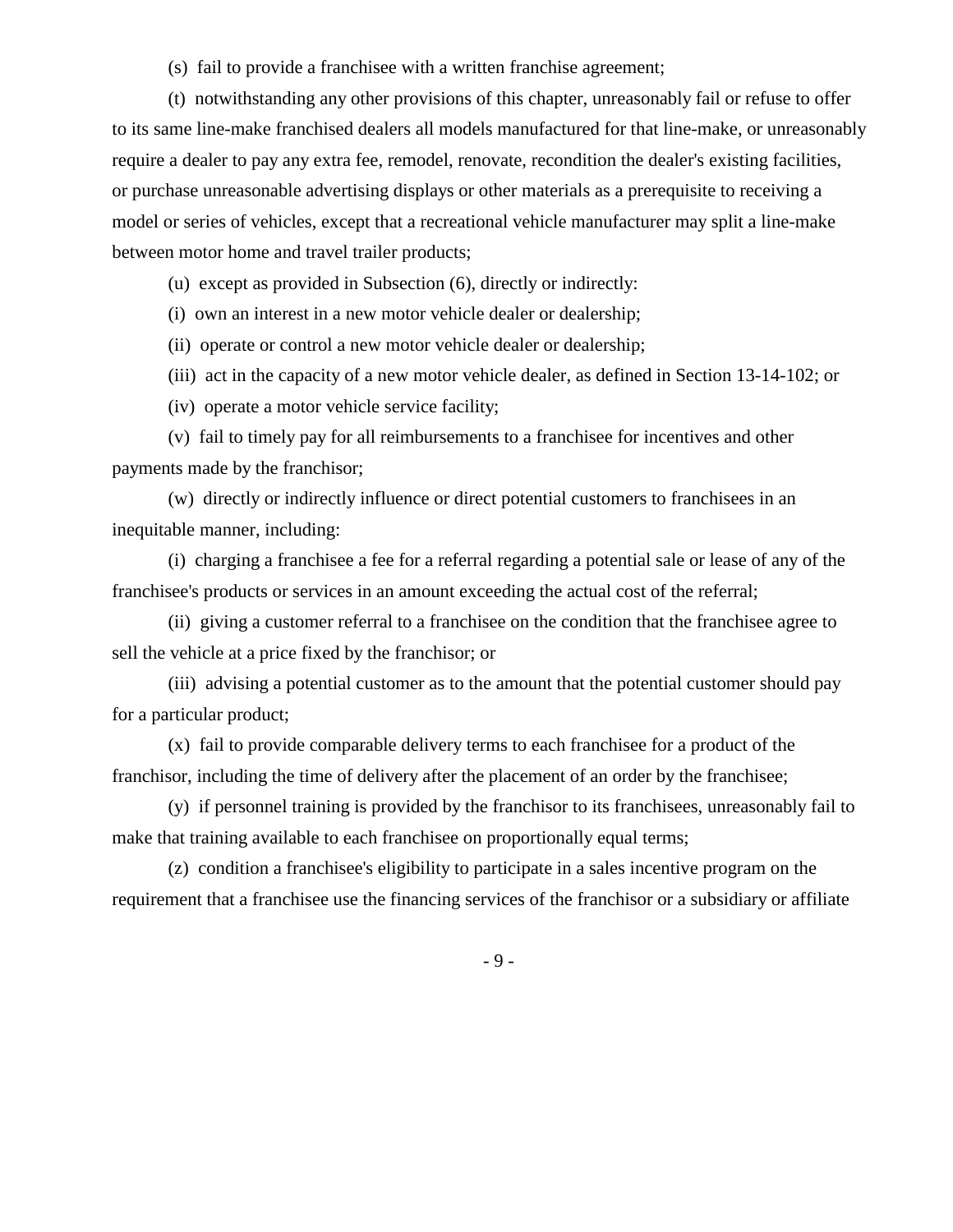of the franchisor for inventory financing;

(aa) make available for public disclosure, except with the franchisee's permission or under subpoena or in any administrative or judicial proceeding in which the franchisee or the franchisor is a party, any confidential financial information regarding a franchisee, including:

(i) monthly financial statements provided by the franchisee;

(ii) the profitability of a franchisee; or

(iii) the status of a franchisee's inventory of products;

(bb) use any performance standard, incentive program, or similar method to measure the performance of franchisees unless the standard or program:

(i) is designed and administered in a fair, reasonable, and equitable manner;

(ii) if based upon a survey, utilizes an actuarially generally acceptable, valid sample; and

(iii) is, upon request by a franchisee, disclosed and explained in writing to the franchisee, including how the standard or program is designed, how it will be administered, and the types of data that will be collected and used in its application;

(cc) other than sales to the federal government, directly or indirectly, sell, lease, offer to sell, or offer to lease, a new motor vehicle or any motor vehicle owned by the franchisor, except through a franchised new motor vehicle dealer;

(dd) compel a franchisee, through a finance subsidiary, to agree to unreasonable operating requirements, except that this Subsection (1)(dd) shall not be construed to limit the right of a financing subsidiary to engage in business practices in accordance with the usage of trade in retail and wholesale motor vehicle financing;  $[**or**]$ 

(ee) condition the franchisor's participation in co-op advertising for a product category on the franchisee's participation in any program related to another product category or on the franchisee's achievement of any level of sales in a product category other than that which is the subject of the co-op advertising.

(ff) discriminate against a franchisee in the state in favor of another franchisee of the same line-make in the state by:

(i) selling or offering to sell a new motor vehicle to one franchisee at a higher actual price,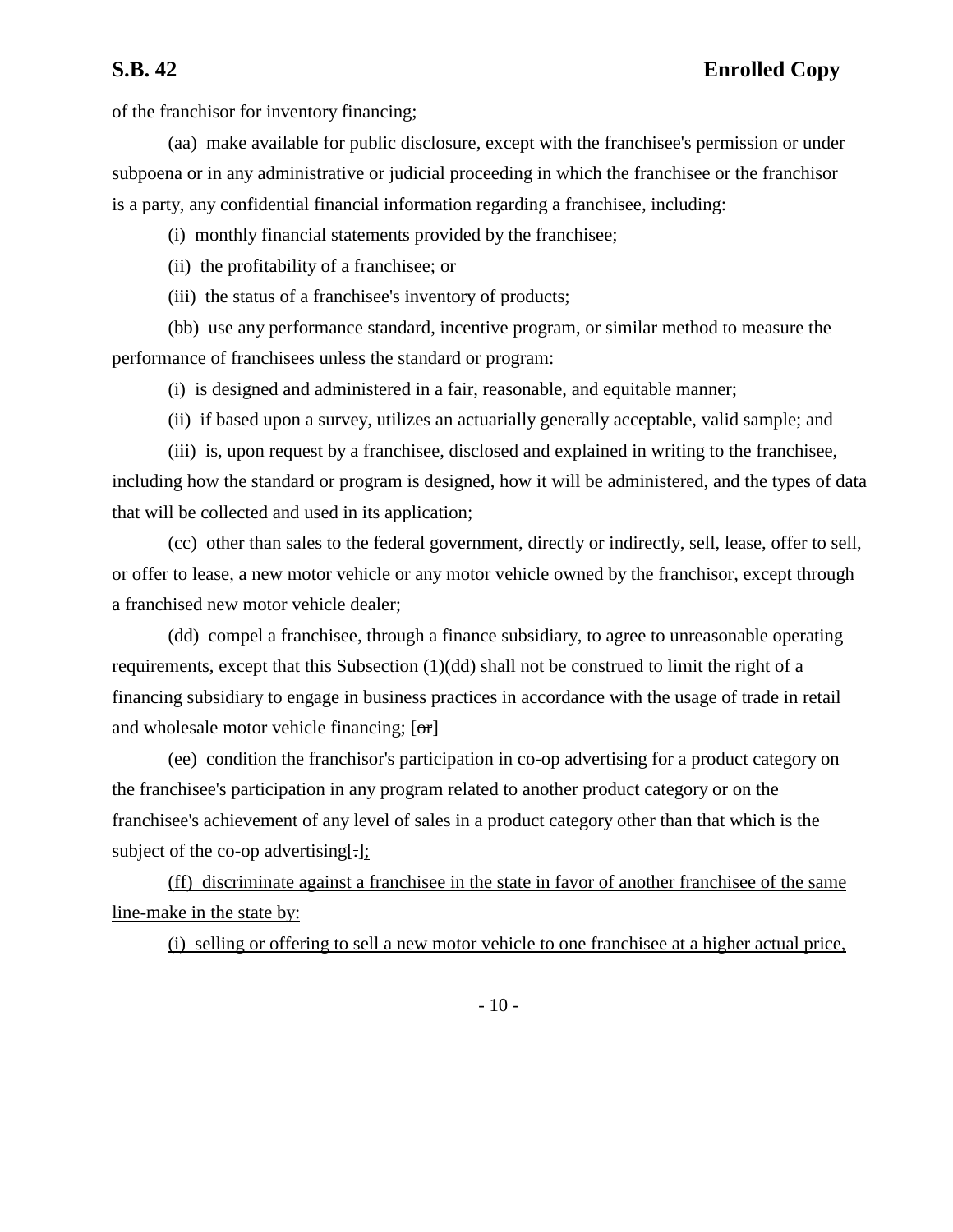including the price for vehicle transportation, than the actual price at which the same model similarly equipped is offered to or is made available by the franchisor to another franchisee in the state during a similar time period;

(ii) except as provided in Subsection (8), using a promotional program or device or an incentive, payment, or other benefit, whether paid at the time of the sale of the new motor vehicle to the franchisee or later, that results in the sale of or offer to sell a new motor vehicle to one franchisee in the state at a higher price, including the price for vehicle transportation, than the price at which the same model similarly equipped is offered or is made available by the franchisor to another franchisee in the state during a similar time period; or

(iii) except as provided in Subsection (9), failing to provide or direct a lead in a fair, equitable, and timely manner; or

(gg) through an affiliate, take any action that would otherwise be prohibited under this chapter.

(2) Notwithstanding Subsection (1)(r), a franchisor may authorize or permit a person to perform warranty service repairs on motor vehicles if the warranty services is for a franchisor of recreational vehicles.

(3) Subsection (1)(a) does not prevent the franchisor from requiring that a franchisee carry a reasonable inventory of:

(a) new motor vehicle models offered for sale by the franchisor; and

(b) parts to service the repair of the new motor vehicles.

(4) Subsection (1)(d) does not prevent a franchisor from:

(a) requiring that a franchisee maintain separate sales personnel or display space; or

(b) refusing to permit a combination of new motor vehicle lines, if justified by reasonable business considerations.

(5) Upon the written request of any franchisee, a franchisor shall disclose in writing to the franchisee the basis on which new motor vehicles, parts, and accessories are allocated, scheduled, and delivered among the franchisor's dealers of the same line-make.

(6) (a) A franchisor may engage in any of the activities listed in Subsection  $(1)(u)$ , for a

- 11 -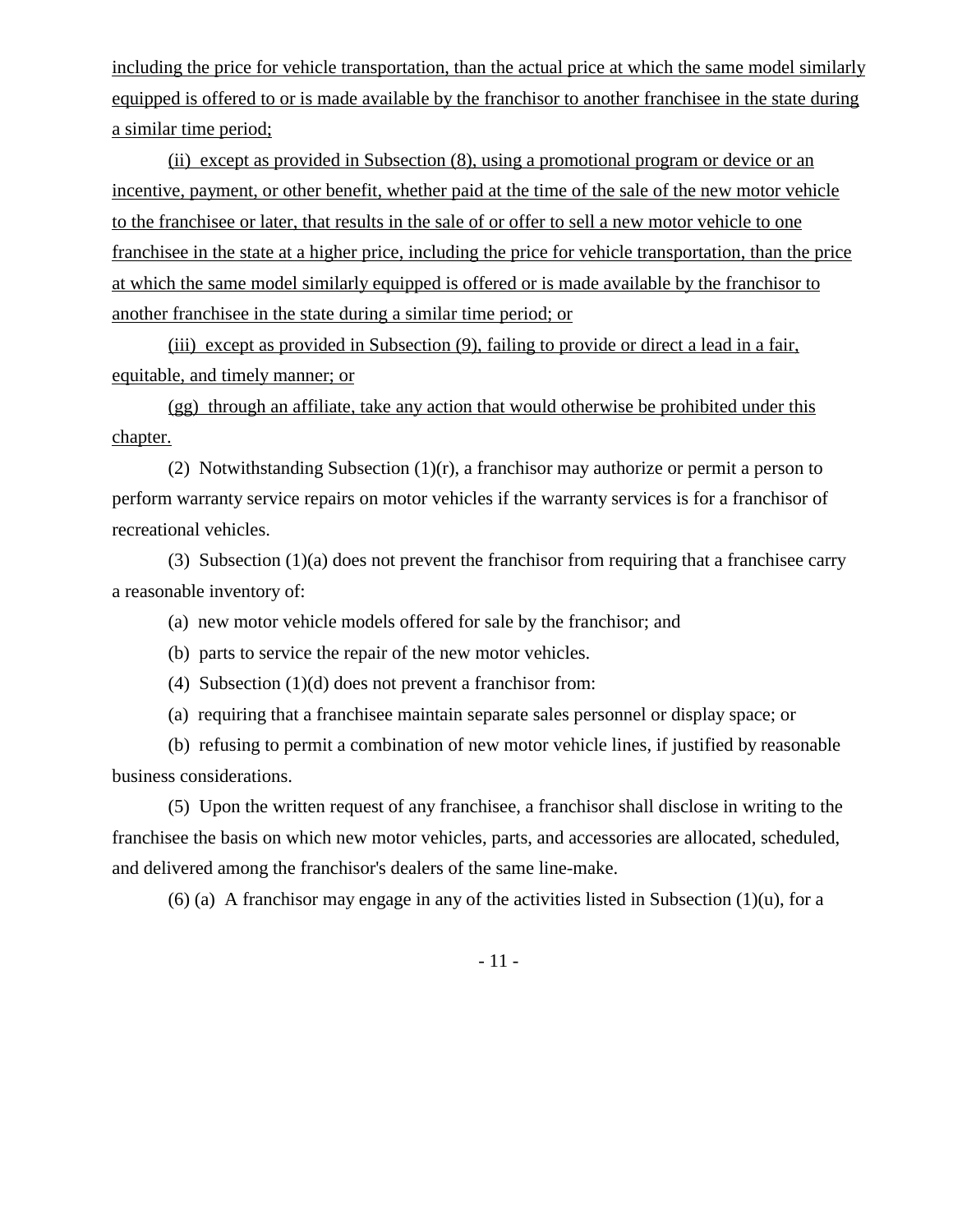period not to exceed 12 months if:

(i) (A) the person from whom the franchisor acquired the interest in or control of the new motor vehicle dealership was a franchised new motor vehicle dealer; and

(B) the franchisor's interest in the new motor vehicle dealership is for sale at a reasonable price and on reasonable terms and conditions; or

(ii) the franchisor is engaging in the activity listed in Subsection  $(1)(u)$  for the purpose of broadening the diversity of its dealer body and facilitating the ownership of a new motor vehicle dealership by a person who:

(A) is part of a group that has been historically underrepresented in the franchisor's dealer body;

(B) would not otherwise be able to purchase a new motor vehicle dealership;

(C) has made a significant investment in the new motor vehicle dealership which is subject to loss;

(D) has an ownership interest in the new motor vehicle dealership; and

(E) operates the new motor vehicle dealership under a plan to acquire full ownership of the dealership within a reasonable period of time and under reasonable terms and conditions.

(b) The board may, for good cause shown, extend the time limit set forth in Subsection (6)(a) for an additional period not to exceed 12 months.

(c) A franchisor who was engaged in any of the activities listed in Subsection  $(1)(u)$  in this state prior to May 1, 2000, may continue to engage in that activity, but shall not expand that activity to acquire an interest in any other new motor vehicle dealerships or motor vehicle service facilities after May 1, 2000.

(d) Notwithstanding the provisions of Subsection  $(1)(u)$ , a franchisor may own, operate, or control a new motor vehicle dealership trading in a line-make of motor vehicle if:

(i) as to that line-make of motor vehicle, there are no more than four franchised new motor vehicle dealerships licensed and in operation within the state as of January 1, 2000;

(ii) the franchisor does not own directly or indirectly, more than a 45% interest in the dealership;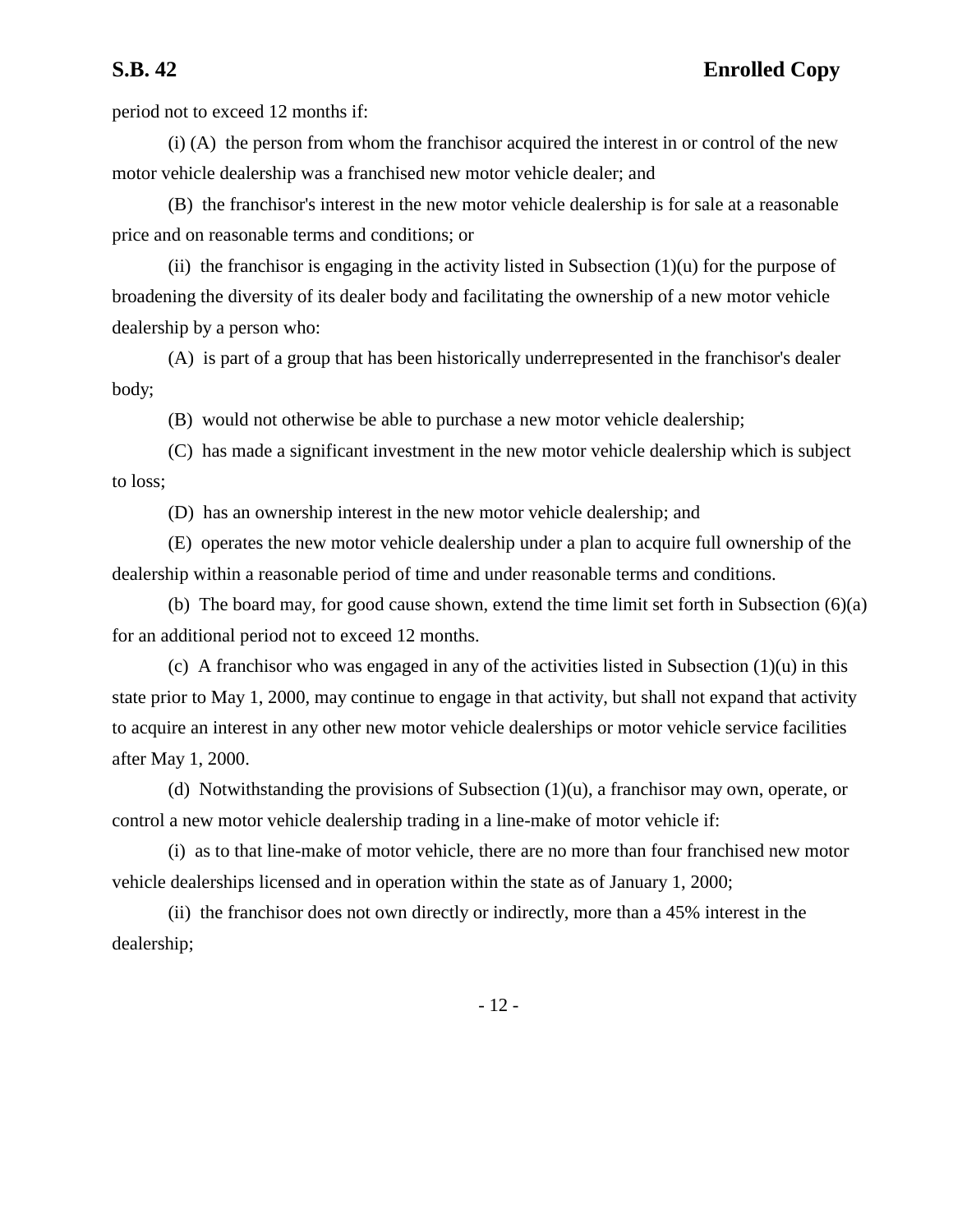(iii) at the time the franchisor first acquires ownership or assumes operation or control of the dealership, the distance between the dealership thus owned, operated, or controlled and the nearest unaffiliated new motor vehicle dealership trading in the same line-make is not less than 150 miles;

(iv) all the franchisor's franchise agreements confer rights on the franchisee to develop and operate as many dealership facilities as the franchisee and franchisor shall agree are appropriate within a defined geographic territory or area; and

(v) as of January 1, 2000, no fewer than half of the franchisees of the line-make within the state own and operate two or more dealership facilities in the geographic area covered by the franchise agreement.

(7) Subsection (1)(ff) does not apply to recreational vehicles.

(8) Subsection (1)(ff)(ii) does not prohibit a promotional or incentive program that is functionally available to all competing franchisees of the same line-make in the state on substantially comparable terms.

(9) Subsection  $(1)(ff)(iii)$  may not be construed to:

(a) permit provision of or access to customer information that is otherwise protected from disclosure by law or by contract between a franchisor and a franchisee; or

(b) require a franchisor to disregard the preference volunteered by a potential customer in providing or directing a lead.

(10) Subsection  $(1)(gg)$  does not limit the right of an affiliate to engage in business practices in accordance with the usage of trade in which the affiliate is engaged.

Section 4. Section **13-14-203** is amended to read:

### **13-14-203. Succession to franchise.**

(1) (a) A successor, including a family member of a deceased or incapacitated franchisee, who is designated by the franchisee may succeed the franchisee in the ownership and operation of the dealership under the existing franchise agreement if:

(i) the designated successor gives the franchisor written notice of an intent to succeed to the rights of the deceased or incapacitated franchisee in the franchise agreement within 180 days after the franchisee's death or incapacity;

- 13 -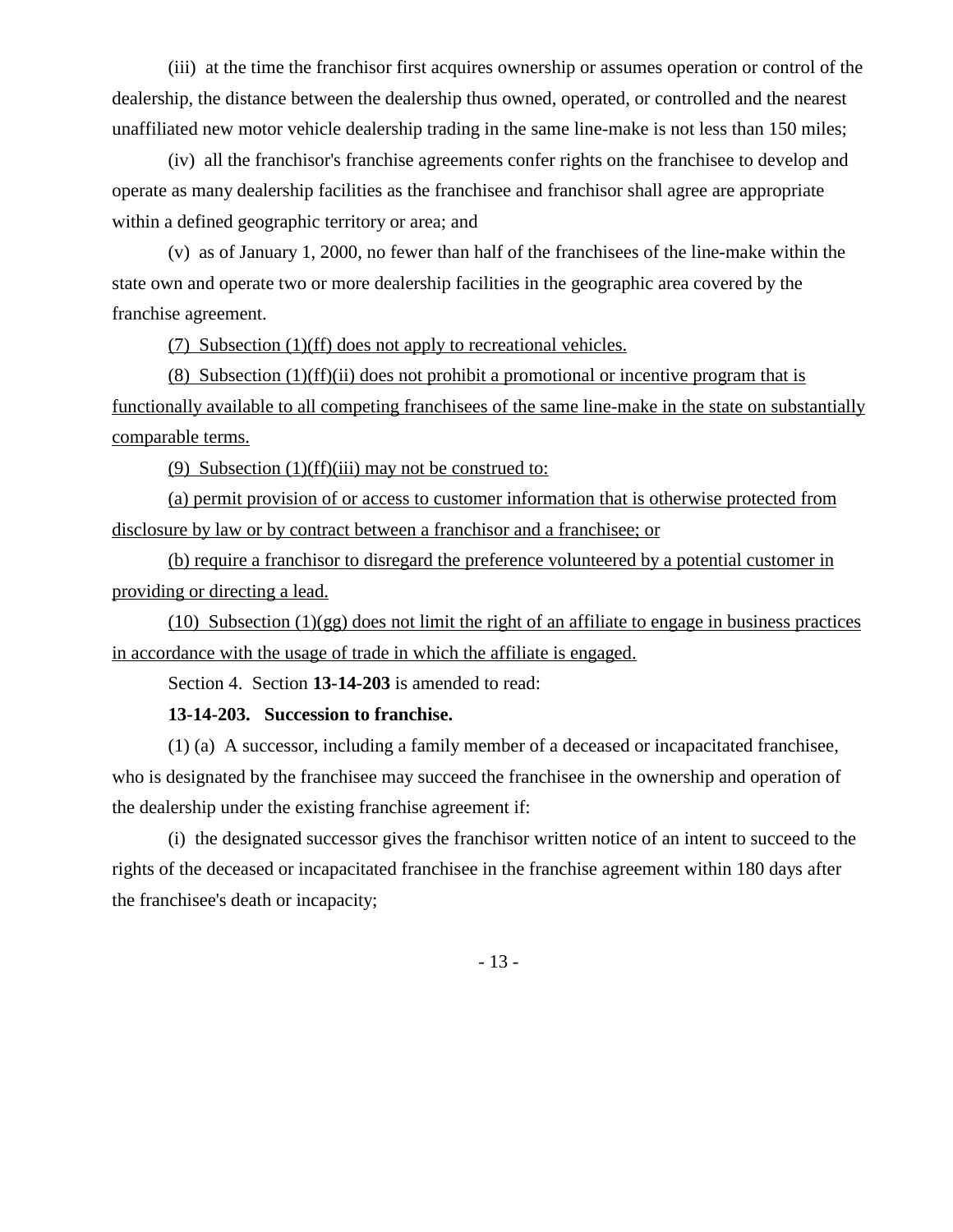(ii) the designated successor agrees to be bound by all of the terms and conditions of the franchise agreement; and

(iii) the designated successor meets the criteria generally applied by the franchisor in qualifying franchisees.

(b) A franchisor may refuse to honor the existing franchise agreement with the designated successor only for good cause.

(2) The franchisor may request in writing from a designated successor the personal and financial data that is reasonably necessary to determine whether the existing franchise agreement should be honored. The designated successor shall supply the personal and financial data promptly upon the request.

(3) (a) If a franchisor believes that good cause exists for refusing to honor the requested succession, the franchisor shall serve upon the designated successor notice of its refusal to approve the succession, within 60 days after the later of:

(i) receipt of the notice of the designated successor's intent to succeed the franchisee in the ownership and operation of the dealership; or

(ii) the receipt of the requested personal and financial data.

(b) Failure to serve the notice pursuant to Subsection (3)(a) is considered approval of the designated successor and the franchise agreement is considered amended to reflect the approval of the succession the day following the last day the franchisor can serve notice under Subsection (3)(a).

(4) The notice of the franchisor provided in Subsection (3) shall state the specific grounds for the refusal to approve the succession and that discontinuance of the franchise agreement shall take effect not less than 180 days after the date the notice of refusal is served unless the proposed successor files an application for hearing under Subsection (6).

(5) (a) This section does not prevent a franchisee from designating a person as the successor by written instrument filed with the franchisor.

(b) If a franchisee files an instrument under Subsection  $(5)[(b)](a)$ , the instrument governs the succession rights to the management and operation of the dealership subject to the designated successor satisfying the franchisor's qualification requirements as described in this section.

- 14 -